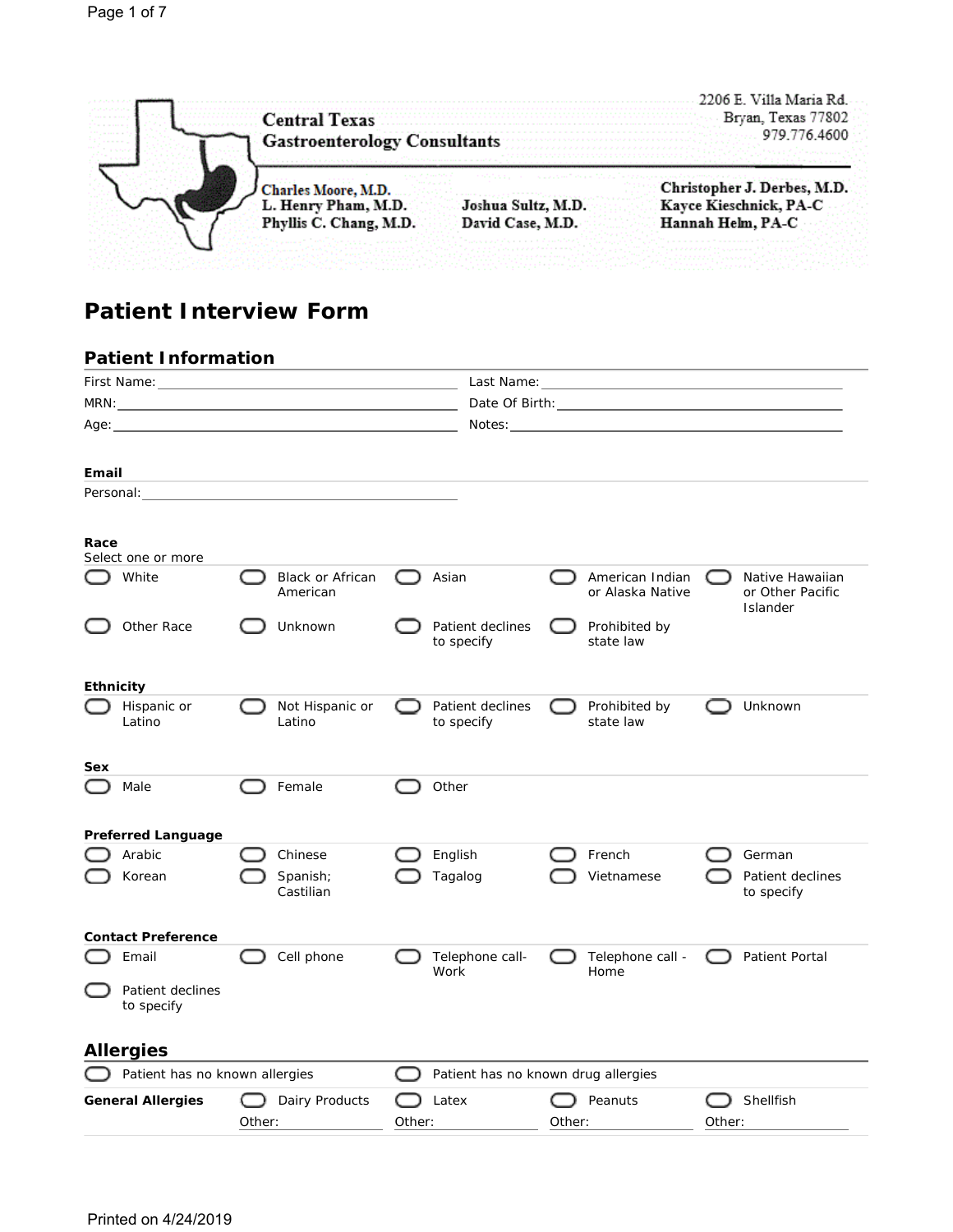| <b>Medication Allergies</b>                 | Penicillins<br>Demerol<br>Other: | Sulfa<br>Aspirin<br>Other:                                                  | Codeine<br>Fentanyl<br>Other: | Iodine<br>Versed<br>Other:                |
|---------------------------------------------|----------------------------------|-----------------------------------------------------------------------------|-------------------------------|-------------------------------------------|
| <b>Current Medications</b><br>None          |                                  |                                                                             |                               |                                           |
| Name                                        | Dose                             |                                                                             | How taken?                    |                                           |
|                                             |                                  |                                                                             |                               |                                           |
|                                             |                                  |                                                                             |                               |                                           |
|                                             |                                  |                                                                             |                               |                                           |
|                                             |                                  |                                                                             |                               |                                           |
| Pharmacy                                    |                                  |                                                                             |                               |                                           |
| Name                                        | Address                          |                                                                             |                               | Phone                                     |
| <b>Consent to Import Medication History</b> |                                  |                                                                             |                               |                                           |
|                                             |                                  | I consent to obtaining a history of my medications purchased at pharmacies. |                               |                                           |
| Yes                                         | No                               |                                                                             |                               |                                           |
| <b>Immunizations</b>                        |                                  |                                                                             |                               |                                           |
| None                                        |                                  |                                                                             |                               |                                           |
| Influenza<br>When: _______________          | Pneumovax                        | Prevnar                                                                     | <b>Hepatitis A</b>            | <b>Hepatitis B</b><br>When: $\sqrt{2\pi}$ |
| <b>Past or Present Medical Conditions</b>   |                                  |                                                                             |                               |                                           |
| None                                        |                                  |                                                                             |                               |                                           |
| GI                                          | Acid Reflux                      | Barrett's<br>Esophagus                                                      | Liver enzymes<br>abnormal     | Cirrhosis                                 |
|                                             | <b>Fatty Liver</b>               | <b>Hepatitis A</b>                                                          | <b>Hepatitis B</b>            | Hepatitis C                               |
|                                             | Colon Cancer                     | Colon Polyps                                                                | Crohn's Disease               | Diverticulosis                            |
|                                             | Diverticulitis                   | Gallstones                                                                  | Hemorrhoids                   | Esophageal<br>Stricture                   |
|                                             | H. Pylori<br>Infection           | Irritable Bowel<br>Syndrome                                                 | Pancreatitis                  | Gastric Ulcer                             |
|                                             | <b>Ulcerative Colitis</b>        | Hiatal hernia                                                               | Liver Disease                 | Intestinal<br>obstruction                 |
| Cardiac                                     | Atrial Fibrillation              | Congestive<br>Heart Failure                                                 | Coronary Artery<br>Disease    | <b>Heart Attack</b>                       |
|                                             | High blood<br>pressure           | High Cholesterol                                                            | TIA                           | Cerebrovascular<br>Accident<br>(Stroke)   |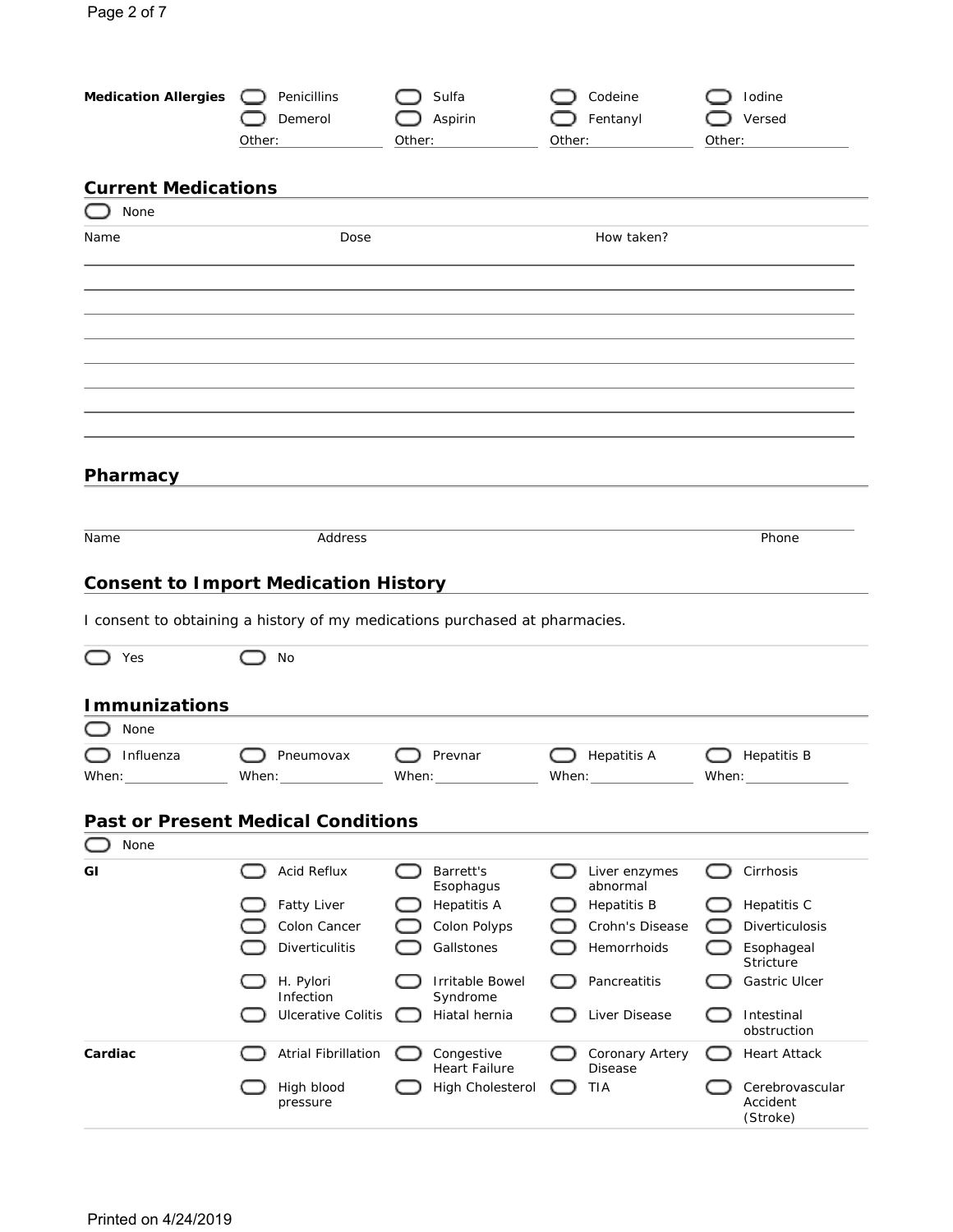| Other | Alcohol abuse      | Anemia                       | Anxiety Disorder      | Depression                       |
|-------|--------------------|------------------------------|-----------------------|----------------------------------|
|       | Arthritis          | Asthma                       | Blood Clot in<br>Lung | <b>Blood</b><br>Transfusion      |
|       | Cancer             | Chronic Lung<br>Disease      | Diabetes Type 1       | Diabetes Type 2                  |
|       | Drua<br>dependence | Endometriosis                | <b>HIV</b> infection  | Chronic Kidney<br><b>Disease</b> |
|       | Kidney stones      | Lupus<br>Erythematosus       | Autoimmune<br>Disease | Ovarian Cyst                     |
|       | Mental disorder    | Dementia                     | Seizures              | Sickle Cell Trait                |
|       | Sleep apnea        | Disorder of<br>thyroid gland | Tuberculosis          |                                  |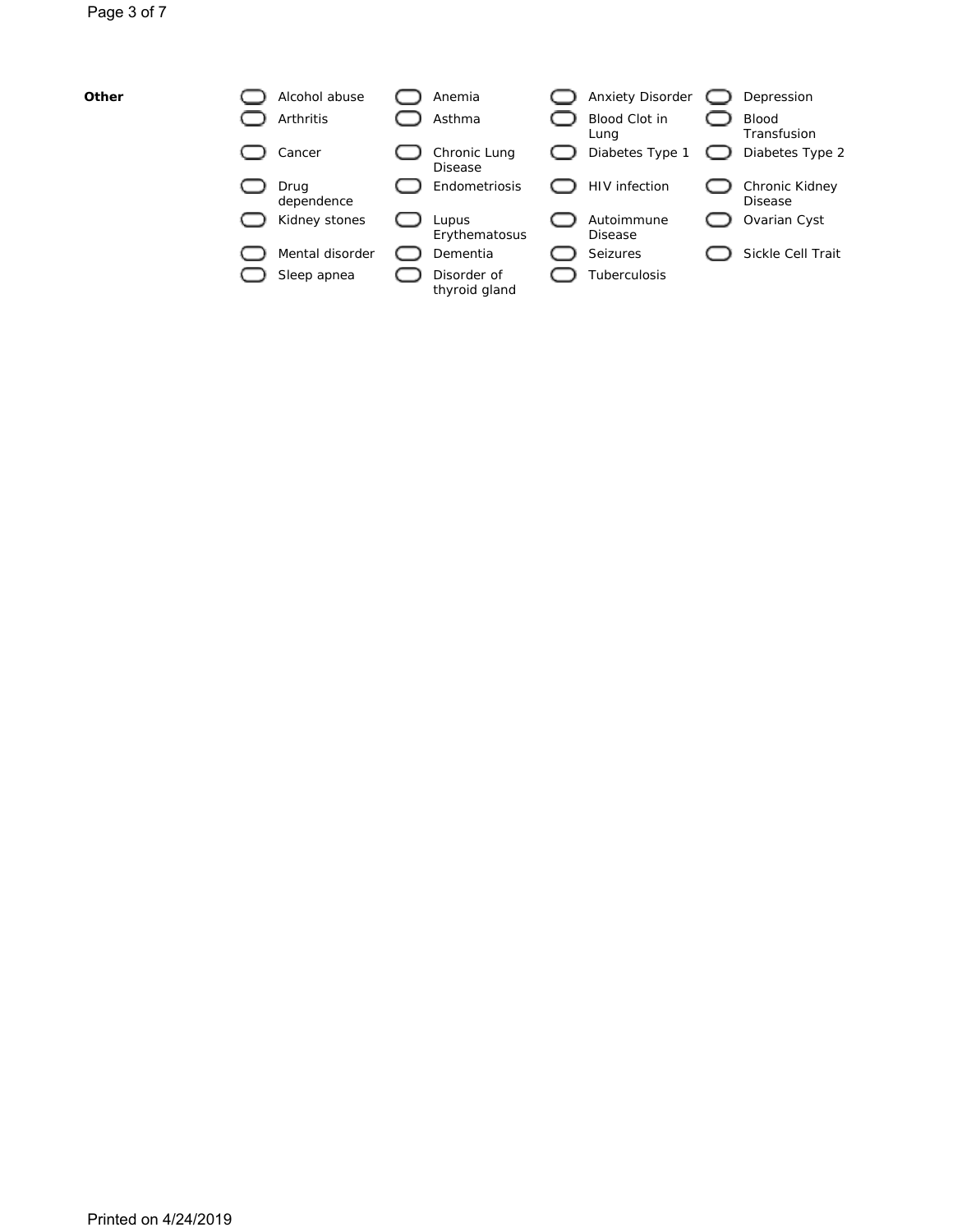## **Review Of Systems**

| Allergic/Immunologic<br>$\bigcirc$ None | Y N | Ç          |
|-----------------------------------------|-----|------------|
| HIV exposure                            |     | C          |
| persistent infections                   |     | f          |
| strong allergic reactions or urticaria  |     | ł          |
| Cardiovascular                          |     |            |
| $\bigcirc$ None                         | Y N |            |
| chest pain                              |     | $\epsilon$ |
| shortness of breath with exercise       |     | r          |
| palpitations                            |     | r          |
| peripheral edema                        |     |            |
| syncope                                 |     |            |
| Constitutional<br>$\cup$<br>None        |     | ŀ<br>i     |
| fatigue                                 | ΥN  | j          |
| fever                                   |     | r          |
| loss of appetite                        |     |            |
| weight gain                             |     | ľ          |
| weight loss                             |     |            |
| recent travel outside of the U.S.       |     | t          |
| <b>ENMT</b>                             |     | j<br>r     |
| $\bigcirc$ None                         | ΥN  |            |
| difficulty swallowing                   |     | ľ          |
| nose bleeds                             |     |            |
| sore throat                             |     | C          |
| hoarse voice                            |     | f          |
| choking                                 |     | f          |
| Endocrine                               |     | r<br>S     |
| None                                    | Y N | r          |
| excessive thirst                        |     |            |
| hair loss                               |     |            |
| Eyes                                    |     |            |
| C<br>$\rightarrow$<br>None              | N   |            |
| loss of vision                          |     |            |
| recent change in eyesight               |     |            |
| Gastrointestinal                        |     |            |
| C<br><b>J</b> None                      | ΥN  |            |
| abdominal pain                          |     |            |
| abdominal swelling                      |     |            |
| change in bowel habits                  |     |            |
| constipation                            |     |            |
| diarrhea                                |     |            |
| qas                                     |     |            |
| heartburn                               |     |            |
| jaundice                                |     |            |
| nausea                                  |     |            |
| rectal bleeding                         |     |            |
| stomach cramps                          |     |            |
| vomiting                                |     |            |
| difficulty swallowing                   |     |            |
| mucus in stools                         |     |            |
| black tarry stools                      |     |            |
| small or narrow stools                  |     |            |

## **Diagnostic Studies/Tests**

None

| Genitourinary |  |  |
|---------------|--|--|
|               |  |  |

None Y N difficulty with urination requent urinary infections blood in urine

# **Hematologic/Lymphatic**

None Y N easy bruising prolonged bleeding palpable lymph nodes

## **Integumentary**

hives tching aundice rashes

#### **Musculoskeletal**

None Y N back pain oint pain muscle weakness

#### **Neurological**

None Y N<br>Extress Y N<br>Extress QQ dizziness ainting frequent headaches migraine seizures memory loss

|   | I |
|---|---|
| N |   |
|   | ć |
|   | Ó |
|   | ľ |
|   |   |

Ŏδ

**Psychiatric** None Y N anxiety depression .<br>panic attacks

### **Respiratory**

O None Y N<br>cough OC cough dyspnea excessive sputum coughing up blood wheezing



None Y N 88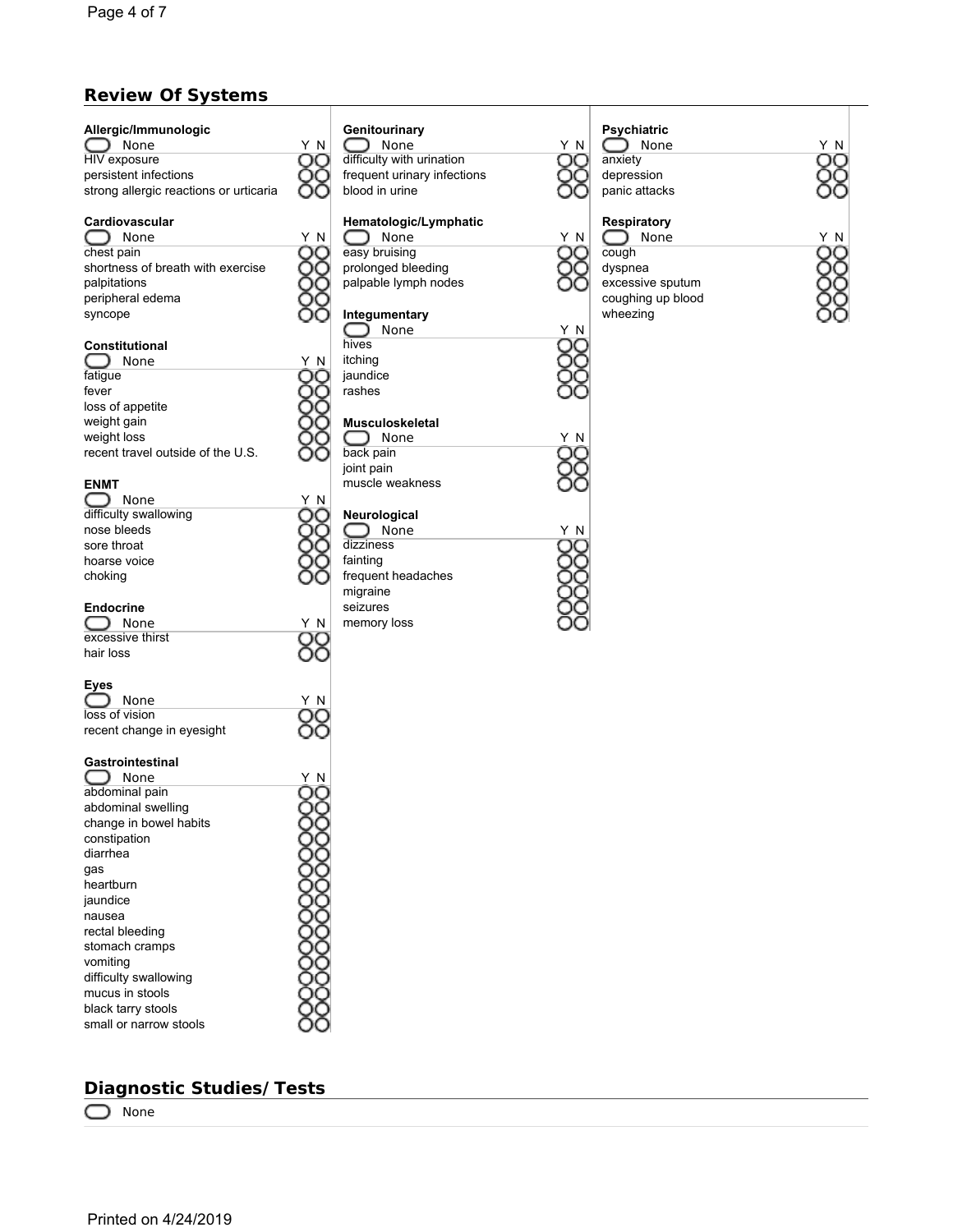| EGD<br>When: when the contract of the contract of the contract of the contract of the contract of the contract of the contract of the contract of the contract of the contract of the contract of the contract of the contract of the | Colonoscopy<br>When:                                                                               | Flexible<br>Sigmoidoscopy                                                                  | Fecal Test To<br>Detect Blood                                                                                                                                                                                                                                                 |        |                                                                                                |         |                       |
|---------------------------------------------------------------------------------------------------------------------------------------------------------------------------------------------------------------------------------------|----------------------------------------------------------------------------------------------------|--------------------------------------------------------------------------------------------|-------------------------------------------------------------------------------------------------------------------------------------------------------------------------------------------------------------------------------------------------------------------------------|--------|------------------------------------------------------------------------------------------------|---------|-----------------------|
| If You Are Diabetic:                                                                                                                                                                                                                  | Hemoglobin A1C<br>When:                                                                            | Dilated<br>Eye/Retinal<br>Exam                                                             |                                                                                                                                                                                                                                                                               |        |                                                                                                |         |                       |
| <b>Previous Procedures</b>                                                                                                                                                                                                            |                                                                                                    |                                                                                            |                                                                                                                                                                                                                                                                               |        |                                                                                                |         |                       |
| None                                                                                                                                                                                                                                  |                                                                                                    |                                                                                            |                                                                                                                                                                                                                                                                               |        |                                                                                                |         |                       |
| <b>GI Surgeries</b>                                                                                                                                                                                                                   | Appendix<br>Removed                                                                                | Hernia Repair -<br>Abdominal Wall                                                          | Hernia Repair -<br>Inguinal                                                                                                                                                                                                                                                   |        | Hiatal Hernia<br>Repair                                                                        |         |                       |
|                                                                                                                                                                                                                                       | When: $\_\_$<br>Colon Surgery<br>When: $\_\_$                                                      | Gallbladder<br>Removed<br>When: $\frac{1}{\sqrt{1-\frac{1}{2}}\left(1-\frac{1}{2}\right)}$ | When: $\frac{1}{2}$<br>Exploratory<br>Surgery of<br>Abdomen                                                                                                                                                                                                                   |        | When: $\_\_$<br>Hemorrhoid<br>Surgery<br>When: $\frac{1}{2}$                                   |         |                       |
|                                                                                                                                                                                                                                       | Abdominoplasty<br>(Tummy Tuck)<br>When: $\frac{1}{\sqrt{1-\frac{1}{2}}\left(1-\frac{1}{2}\right)}$ | $\Box$ Surgery for<br>Bowel<br>Obstruction or<br>Adhesions                                 | When: $\_\_$<br>Weight Loss<br>Surgery<br>When: $\frac{1}{\sqrt{1-\frac{1}{2}}\sqrt{1-\frac{1}{2}}\left(1-\frac{1}{2}\right)}$                                                                                                                                                |        | Esophagus<br>Surgery                                                                           |         |                       |
|                                                                                                                                                                                                                                       | Stomach<br>Surgery<br>When: $\_\_$                                                                 | When:<br>Liver Biopsy<br>When: $\frac{1}{2}$                                               |                                                                                                                                                                                                                                                                               |        |                                                                                                |         |                       |
| Cardiac<br>Surgeries/Procedures <sub>When:</sub> _________                                                                                                                                                                            | Angioplasty                                                                                        | Cardiac Cath -<br>intervention<br>unspecified<br>When: When:                               | Coronary Artery<br><b>Bypass Graft</b><br>(CABG)<br>When: $\_\_$                                                                                                                                                                                                              | ( )    | Defibrillator<br>Placement<br>When: $\frac{1}{\sqrt{1-\frac{1}{2}}\left(1-\frac{1}{2}\right)}$ |         |                       |
|                                                                                                                                                                                                                                       | Pacemaker<br>Insertion<br>When: $\_\_$                                                             | Cardiac Cath -<br>with stent<br>placement                                                  | Valve<br>Replacement -<br>Aortic                                                                                                                                                                                                                                              |        | Valve<br>Replacement -<br>Mitral                                                               |         |                       |
| Other                                                                                                                                                                                                                                 | Organ<br>Transplant<br>When: when:                                                                 | When: $\sqrt{2\pi}$<br>Cataract<br>Surgery<br>When: ________________                       | When: $\frac{1}{2}$<br>Caeserean<br>Section<br>When: when the control of the control of the control of the control of the control of the control of the control of the control of the control of the control of the control of the control of the control of the control of t |        | When: $\frac{1}{\sqrt{1-\frac{1}{2}}\left(1-\frac{1}{2}\right)}$<br>Hysterectomy<br>When:      |         |                       |
|                                                                                                                                                                                                                                       | $\Box$ Tubal Ligation<br>When: $\frac{1}{\sqrt{1-\frac{1}{2}}\left(1-\frac{1}{2}\right)}$          |                                                                                            |                                                                                                                                                                                                                                                                               |        |                                                                                                |         |                       |
| <b>Family Medical History</b>                                                                                                                                                                                                         |                                                                                                    |                                                                                            |                                                                                                                                                                                                                                                                               |        |                                                                                                |         |                       |
| No knowledge of family history                                                                                                                                                                                                        |                                                                                                    |                                                                                            |                                                                                                                                                                                                                                                                               |        |                                                                                                |         |                       |
| No family history of                                                                                                                                                                                                                  | Celiac sprue<br>Colon polyps<br>Liver disease<br>Ulcerative Colitis / IBD                          |                                                                                            | Colon cancer<br>Crohn's disease<br>Stomach cancer                                                                                                                                                                                                                             |        |                                                                                                |         |                       |
|                                                                                                                                                                                                                                       |                                                                                                    |                                                                                            |                                                                                                                                                                                                                                                                               | Mother | Father<br>Sister                                                                               | Brother | Daughter<br><u>ရွ</u> |
| Diagnoses                                                                                                                                                                                                                             |                                                                                                    |                                                                                            |                                                                                                                                                                                                                                                                               |        |                                                                                                |         |                       |
| Colon Cancer                                                                                                                                                                                                                          |                                                                                                    |                                                                                            |                                                                                                                                                                                                                                                                               |        | 0 0 0 0 0 0                                                                                    |         |                       |
| Colon Polyps                                                                                                                                                                                                                          |                                                                                                    |                                                                                            |                                                                                                                                                                                                                                                                               |        | 00000                                                                                          |         |                       |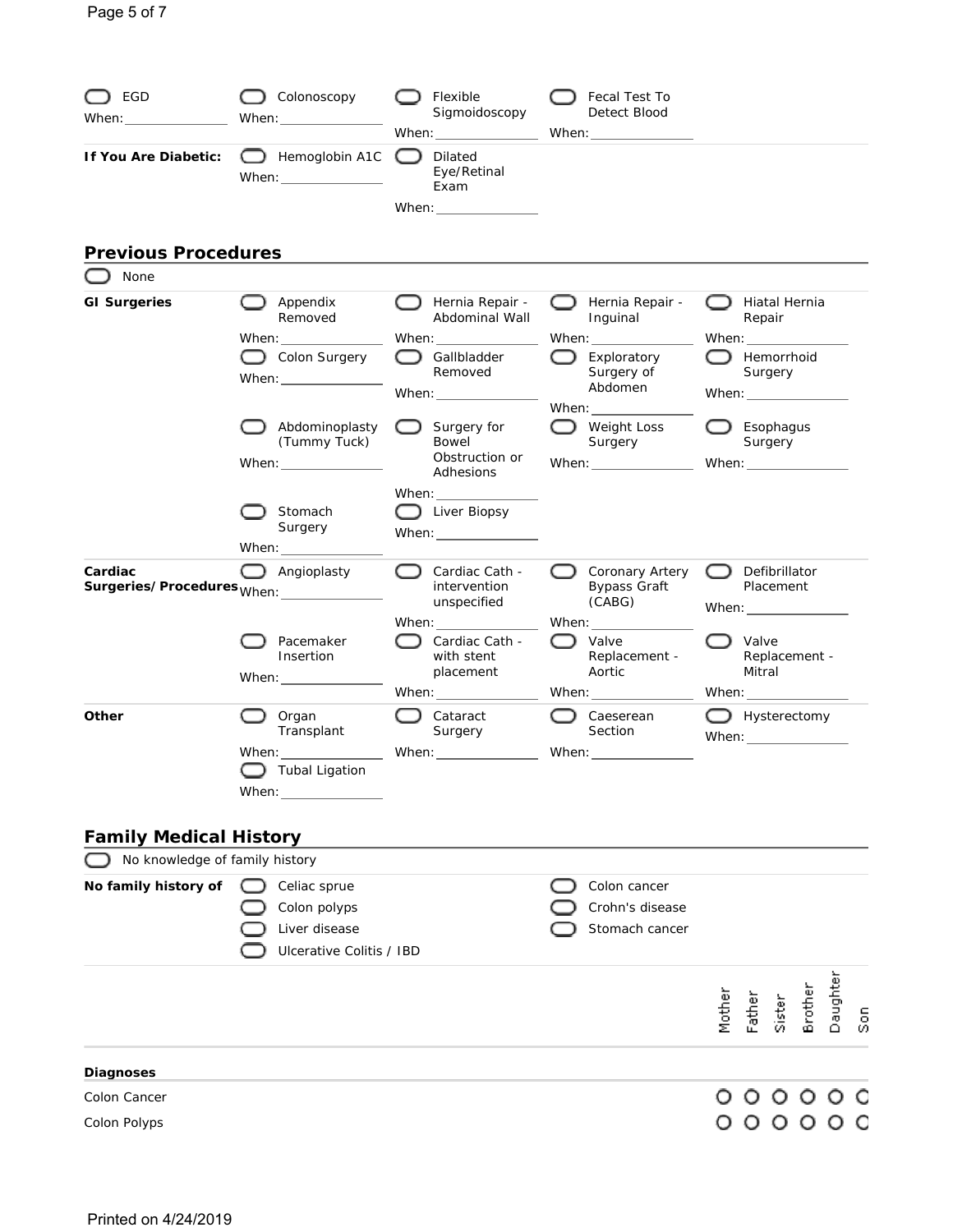| Liver Disease              | 000000  |
|----------------------------|---------|
| Esophageal Cancer          | 0000000 |
| Stomach Cancer             | 0000000 |
| Pancreatic Cancer          | 000000  |
| Inflammatory Bowel Disease | 000000  |
| Celiac Disease             | 0000000 |
| Gallstones                 | 0000000 |

<u> 1980 - Johann Barbara, martxa alemaniar a</u>

## **Social History**

| Number of Children:<br>Occupation: |                       |  |                 |  |               |               |                 |
|------------------------------------|-----------------------|--|-----------------|--|---------------|---------------|-----------------|
|                                    |                       |  |                 |  |               |               |                 |
|                                    | <b>Marital Status</b> |  |                 |  |               |               |                 |
|                                    | Single                |  | Married         |  | Divorced      | Separated     | Widowed         |
|                                    | Civil Union           |  | Unknown         |  | Other         |               |                 |
|                                    |                       |  |                 |  |               |               |                 |
| Alcohol                            |                       |  |                 |  |               |               |                 |
|                                    | None                  |  |                 |  |               |               |                 |
|                                    | Type                  |  | Quantity        |  | Number        |               | Frequency       |
|                                    | Beer                  |  |                 |  |               |               |                 |
|                                    | Wine                  |  |                 |  |               |               |                 |
|                                    | Liquor                |  |                 |  |               |               |                 |
|                                    |                       |  |                 |  |               |               |                 |
| Caffeine                           |                       |  |                 |  |               |               |                 |
|                                    | None                  |  |                 |  |               |               |                 |
|                                    | Daily                 |  | Occasionally    |  | 1-2 Servings  | 3-5 Servings  | >5 Servings     |
|                                    |                       |  |                 |  | Daily         | Daily         | Daily           |
| Tobacco                            |                       |  |                 |  |               |               |                 |
|                                    | <b>Smoking Status</b> |  | Current every   |  | Current some  | Former smoker | Never smoker    |
|                                    |                       |  | day smoker      |  | day smoker    |               |                 |
|                                    |                       |  | Smoker, current |  | Light tobacco | Heavy tobacco | Unknown if ever |
|                                    |                       |  | status unknown  |  | smoker        | smoker        | smoked          |
|                                    | Type<br>Cigarettes    |  | Started         |  | Quit          | Quantity      | Frequency       |
|                                    | Smokeless             |  |                 |  |               |               |                 |
|                                    | Other                 |  |                 |  |               |               |                 |
|                                    |                       |  |                 |  |               |               |                 |
|                                    | Drug Use              |  |                 |  |               |               |                 |
|                                    | None                  |  |                 |  |               |               |                 |
|                                    | Type                  |  | Quantity        |  | Number        |               | Frequency       |
|                                    | Marijuana             |  |                 |  |               |               |                 |
|                                    | IV Drug Use           |  |                 |  |               |               |                 |
|                                    | Inhaled Drug          |  |                 |  |               |               |                 |
|                                    | Former User           |  |                 |  |               |               |                 |
|                                    |                       |  |                 |  |               |               |                 |
| Exercise                           |                       |  |                 |  |               |               |                 |
|                                    | None                  |  |                 |  |               |               |                 |
|                                    |                       |  |                 |  |               |               |                 |